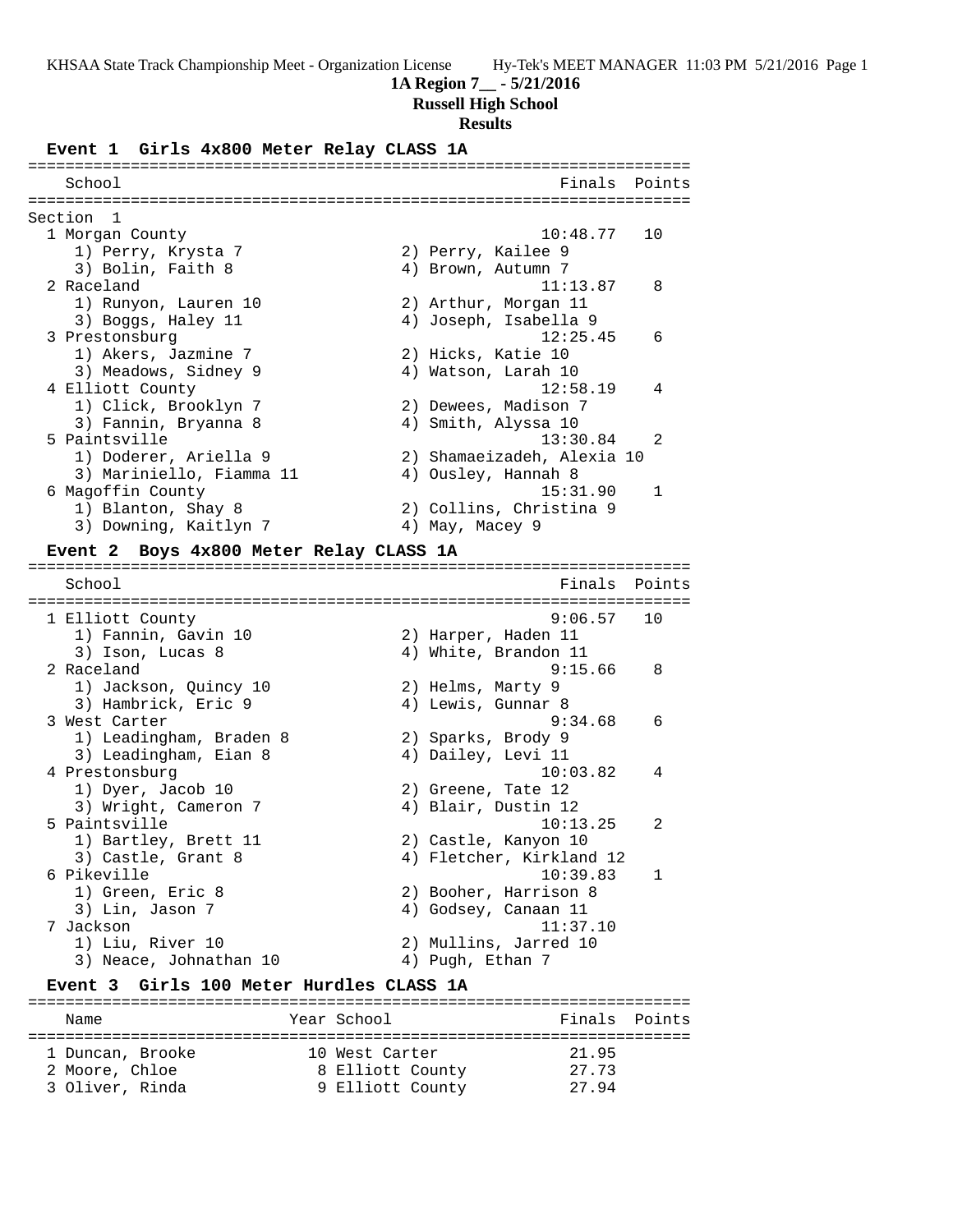**1A Region 7\_\_ - 5/21/2016**

**Russell High School**

## **Results**

# **....Event 3 Girls 100 Meter Hurdles CLASS 1A**

| Section <sub>2</sub> |                    |            |                |
|----------------------|--------------------|------------|----------------|
| 1 Richard, Katie     | 12 Raceland        | 16.88      | 10             |
| 2 Meade, Abbey       | 10 Paintsville     | 18.31      | 8              |
| 3 Bean, Isabella     | 11 Menifee County  | 18.70      | 6              |
| 4 Thomas, Abi        | 11 Jackson         | 19.30      | $\overline{4}$ |
| 5 King, Hannah       | 9 East Ridge       | 20.29      | 2              |
| 6 Carpenter, Mallory | 11 Raceland        | 20.61      |                |
| 7 Crase, Reagen      | 8 Magoffin County  | 20.86      |                |
| -- Ables, Breanna    | 12 Magoffin County | <b>DNF</b> |                |

# **Event 4 Boys 110 Meter Hurdles CLASS 1A**

=======================================================================

| Name               | Year School        | Finals Points |                |
|--------------------|--------------------|---------------|----------------|
|                    |                    |               |                |
| Section 1          |                    |               |                |
| 1 Mayabb, Wade     | 11 Wolfe County    | 22.24         |                |
| Section 2          |                    |               |                |
| 1 Walker, Austin   | 10 West Carter     | 16.08         | 10             |
| 2 Ousley, Cole     | 12 Prestonsburg    | 18.46         | 8              |
| 3 Young, Caleb     | 11 Raceland        | 18.96         | 6              |
| 4 Kiser, Brandon   | 11 Raceland        | 19.56         | 4              |
| 5 Whitt, Christian | 10 Elliott County  | 20.17         | $\mathfrak{D}$ |
| 6 Davis, Drew      | 11 Magoffin County | 20.35         | $\mathbf{1}$   |
| 7 Stiltner, Dalton | 12 Pikeville       | 21.07         |                |
| 8 Fugate, Trevor   | 7 Jackson          | 21.68         |                |
|                    |                    |               |                |

# **Event 5 Girls 100 Meter Dash CLASS 1A**

| Name                                                        | Year School                  | Finals Points |                |
|-------------------------------------------------------------|------------------------------|---------------|----------------|
|                                                             |                              |               |                |
| 1 Brown, Autumn                                             | 7 Morgan County              | 15.76         |                |
| 2 Turner, Cristiana 1 Jackson                               |                              | 15.98         |                |
| 3 Wright, Haley                                             | 11 Prestonsburg              | 16.11         |                |
| 4 Adkins, Grace                                             | 10 Elliott County            | 17.15         |                |
| 5 Noble, Hannah                                             | 7 Jackson                    | 17.69         |                |
| Section 3                                                   |                              |               |                |
| 1 Ables, Breanna                         12 Magoffin County |                              | 14.44         |                |
| 2 Blind, Tiffany                                            | 10 Elliott County            | 14.50         |                |
| 3 Finch, Emily                                              | 9 Shelby Valley              | 14.93         |                |
| 4 Crase, Reagen 8 Magoffin County                           |                              | 14.94         |                |
| 5 King, Hannah                                              | 9 East Ridge San State State | 15.14         |                |
| 6 James, Abby                                               | 11 Paintsville               | 15.17         |                |
| 7 Music, Ashley                                             | 8 Raceland                   | 15.37         |                |
| 8 Lewis, Avery                                              | 10 Shelby Valley             | 15.47         |                |
| Section 4                                                   |                              |               |                |
| 1 Stanley, Alexis                                           | 10 Pikeville                 | 13.69         | 10             |
| 2 Beam, Madison                                             | 12 West Carter               | 13.82         | 8              |
| 3 Kiser, Presley                                            | 9 West Carter                | 13.96         | 6              |
| 4 Cole, Amber                                               | 12 Morgan County             | 14.09         | $\overline{4}$ |
| 5 Nordin, Tori                                              | 10 Paintsville               | 14.19         | $\overline{2}$ |
| 6 Craft, Lindsey 11 Raceland                                |                              | 14.34         | $\mathbf{1}$   |
| 7 Cornwell, Chloe                                           | 9 Owsley County              | 14.50         |                |
| -- Slone, Camryn                                            | 10 Pikeville                 | DO            | False Start    |
|                                                             |                              |               |                |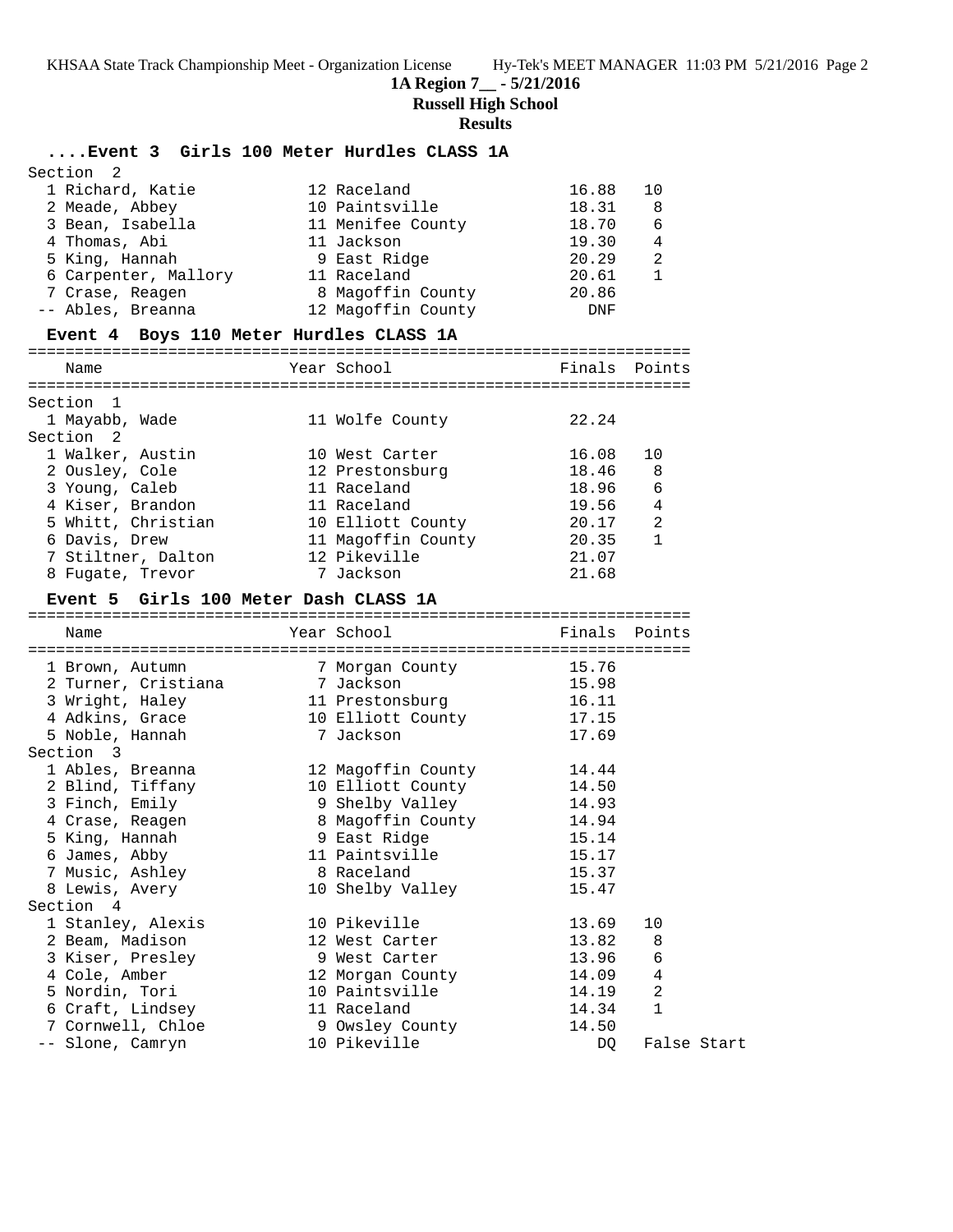## **1A Region 7\_\_ - 5/21/2016**

**Russell High School**

# **Results**

**Event 6 Boys 100 Meter Dash CLASS 1A**

| Name                                     | Year School <b>Sandware School</b> |         | Finals Points |
|------------------------------------------|------------------------------------|---------|---------------|
| Section 1                                |                                    |         |               |
| 1 Bell, Dawson                           | 9 East Ridge                       | 14.99   |               |
| 2 Henson, Micah                          | 7 Jackson                          | 15.41   |               |
| 3 Thacker, Brandon                       | 9 East Ridge                       | 15.49   |               |
| Section 2                                |                                    |         |               |
| 1 Howard, Kevin                          | 10 Morgan County                   | 13.04   |               |
| 2 Shepherd, Greg                         | 11 Prestonsburg                    | 13.71   |               |
| 3 Greene, Owen                           | 7 Prestonsburg                     | 14.07   |               |
| 4 Fleming, Riley                         | 8 Paintsville                      | 14.40   |               |
| Section 3                                |                                    |         |               |
| 1 Mckay, Chris                           | 12 Shelby Valley                   | 12.46   |               |
| 2 Roosemalen, Andr                       | 9 Pikeville                        | 12.85   |               |
| 3 Fannin, Gavin                          | 10 Elliott County                  | 12.97   |               |
| 4 Bryant, Anthony                        | 9 Shelby Valley                    | 12.99   |               |
| 5 Davis, Drew                            | 11 Magoffin County                 | 13.25   |               |
| 6 Robinson, Alex                         | 12 Elliott County                  | 13.93   |               |
| Section 4                                |                                    |         |               |
| 1 Brown, Braden                          | 12 West Carter                     | 11.70   | 10            |
| 2 Walker, Bailey                         | 11 Raceland                        | 11.88   | 8             |
| 3 Pugh, Daric                            | 12 Pikeville                       | 11.89   | 6             |
| 4 Phelps, Kent                           | 11 Paintsville                     | 11.96   | 4             |
| 5 Brown, Ethan                           | 11 West Carter                     | 12.15   | 2             |
| 6 Chisolm, Ajenee                        | 12 Cordia                          | 12.44   | $\mathbf{1}$  |
| 7 Adkins, Judd                           | 9 Raceland                         | 12.51   |               |
| 8 Havens, Trevor                         | 10 Morgan County                   | 12.63   |               |
| Event 7 Girls 4x200 Meter Relay CLASS 1A |                                    |         |               |
|                                          |                                    |         |               |
| School                                   |                                    |         |               |
|                                          |                                    |         | Finals Points |
|                                          |                                    |         |               |
| Section 1                                |                                    |         |               |
| 1 Elliott County                         |                                    | 2:16.90 |               |
| 1) Trent, Tessa 7                        | 2) Randolph, Heather 9             |         |               |
| 3) Dennis, Haley 10                      | 4) Gilliam, Autumn 11              |         |               |
| 2 Magoffin County                        |                                    | 2:31.06 |               |
| 1) Bauer, Kate 10                        | 2) May, Macey 9                    |         |               |
| 3) Hunley, Hannah 11                     | 4) Perkins, April 9                |         |               |
| Section <sub>2</sub>                     |                                    |         |               |
| 1 Paintsville                            |                                    | 1:55.62 | 10            |
| 1) Meade, Abbey 10                       | 2) Chirico, Presley 10             |         |               |
| 3) James, Abby 11                        | 4) Nordin, Tori 10                 |         |               |
| 2 West Carter                            |                                    | 1:57.36 | 8             |
| 1) Duncan, Brooke 10                     | 2) Kiser, Presley 9                |         |               |
| 3) Beam, Madison 12                      | 4) Shavers, Isabella 8             |         |               |
| 3 Raceland                               |                                    | 1:58.61 | 6             |
| 1) Craft, Lindsey 11                     | 2) Hogsten, Emily 11               |         |               |
| 3) Riffe, Baille 9                       | 4) Quillen, Katelyn 9              |         |               |
| 4 Menifee County                         |                                    | 2:00.36 | 4             |
| 1) Evans, Drew 11                        | 2) Kash, Camille 12                |         |               |
| 3) Walker, Mara 10                       | 4) Bean, Isabella 11               |         |               |
| 5 Pikeville                              |                                    | 2:00.96 | 2             |
| 1) Bartley, Grace 9                      | 2) Gearheart, Alivi 8              |         |               |
| 3) Heffington, Quin 8                    | 4) Lowe, Cassidy 10                |         |               |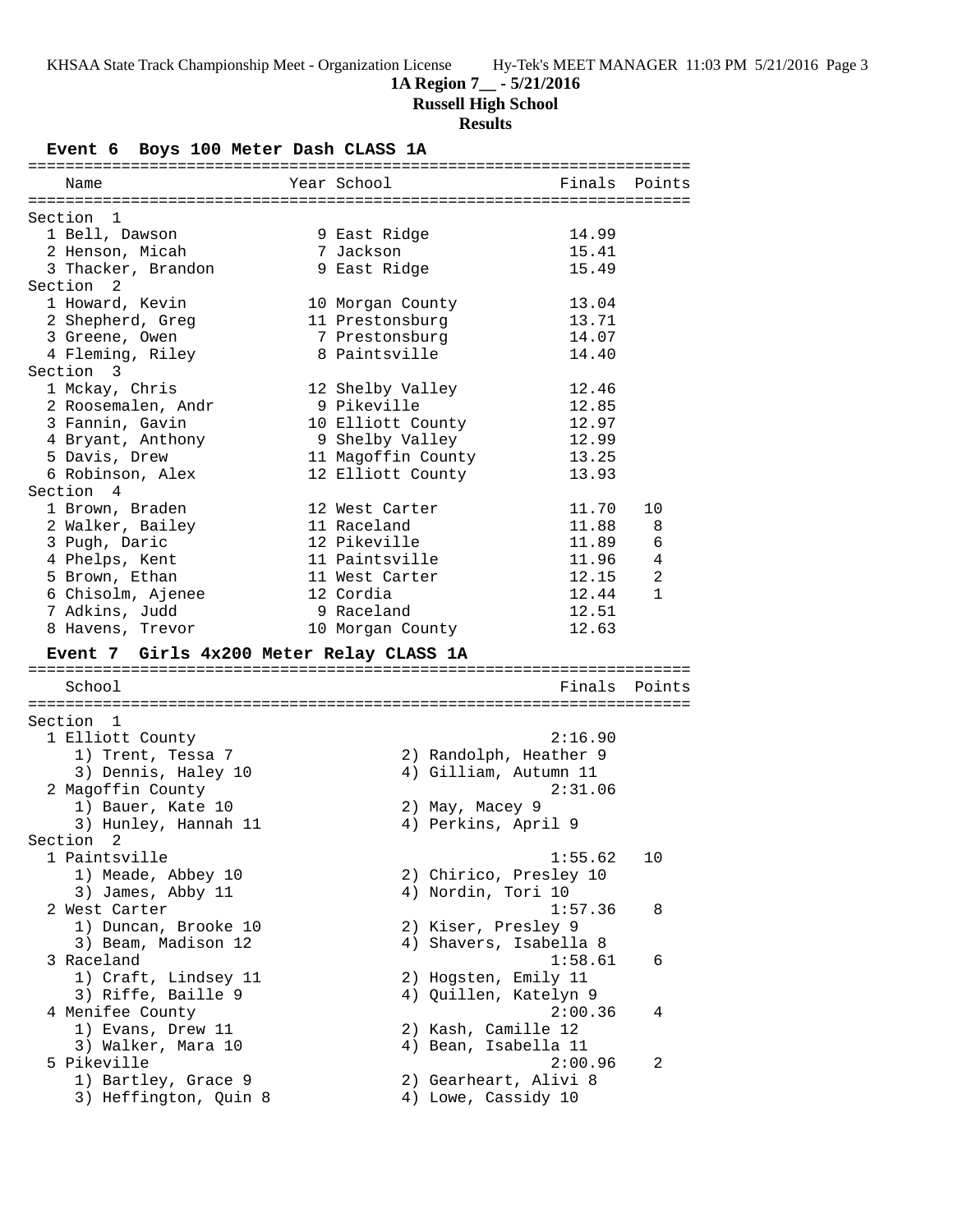**1A Region 7\_\_ - 5/21/2016**

**Russell High School**

#### **Results**

# **....Event 7 Girls 4x200 Meter Relay CLASS 1A** 6 Prestonsburg 2:01.67 1 1) Akers, Jazmine 7 2) Slone, Alivia 7 3) Kidd, Jillian 9  $\begin{array}{ccc} 4 & \text{Watson, Larah} & 10 \\ \end{array}$  7 Morgan County 2:02.36 1) Frederick, Jayce 12 2) Adkins, Tori 11 3) Denniston, Shelby 11 (4) Cole, Amber 12 8 Jackson 2:05.81 1) Thomas, Abi 11 2) Trent, Shey 12 3) Turner, Cristiana 7 (and 4) Cason, Macole 7 **Event 8 Boys 4x200 Meter Relay CLASS 1A** ======================================================================= School **Finals Points** ======================================================================= Section 1<br>1 Raceland 1 Raceland 1:36.79 10 1) Webb, Cameron 10 2) Hale, Will 10 3) Adkins, Judd 9 19 10 4) Walker, Bailey 11 2 Morgan County 1:37.95 8 1) Adams, Ryan 12 2) Collins, Hunter 12 3) Howard, Kevin 10 4) Young, Nick 12 3 Pikeville 1:38.56 6 1) Atkinson, Pryce 9 2) Charles, Cody 12 3) Dawhare, Campbel 9 4) Jarrell, Chatlin 12 4 Paintsville 1:39.94 4 1) Spencer, Alex 11 2) Stambaugh, Silas 10 3) Fletcher, Kirkland 12 (4) Phelps, Kent 11 5 West Carter 1:44.28 2 1) Harper, Trace 7 2) Kouns, Matthew 9 3) Leadingham, Braden 8 4) Vanhorn, Caleb 9 6 Elliott County 1:49.85 1 1) Robinson, Alex 12 2) Ison, John 9 3) Plummer, Ian 9 4) Randolph, James 12 -- Prestonsburg die eine start begin die eine verschieden die DQ False start 1) Ousley, Cole 12 2) Nelson, Chandler 10 3) Nunnery, Drake 10  $\hskip1cm \hskip1cm 4$ ) Shepherd, Alex 12

#### **Event 9 Girls 1600 Meter Run CLASS 1A** =======================================================================

| Name                   | Year School      | Finals Points |                |
|------------------------|------------------|---------------|----------------|
| 1 Perry, Kailee        | 9 Morgan County  | 5:48.58       | 10             |
| 2 Perry, Krysta        | 7 Morgan County  | 5:56.56       | 8              |
| 3 Middleton, Elizabeth | 6 West Carter    | 6:00.25       | 6              |
| 4 Mcqueen, Emilee      | 9 Owsley County  | 6:18.33       | 4              |
| 5 Runyon, Lauren       | 10 Raceland      | 6:33.20       | $\mathfrak{D}$ |
| 6 Boggs, Haley         | 11 Raceland      | 6:54.98       |                |
| 7 Meadows, Sidney      | 9 Prestonsburg   | 7:02.25       |                |
| 8 Dewees, Madison      | 7 Elliott County | 7:14.01       |                |
| 9 Johnson, Micheah     | 7 Owsley County  | 7:21.73       |                |
| 10 Hale, Mackenzie     | 9 Elliott County | 7:28.53       |                |
| 11 Sawyers, Haley      | 10 East Ridge    | 8:01.82       |                |
| 12 Ousley, Hannah      | 8 Paintsville    | 8:43.87       |                |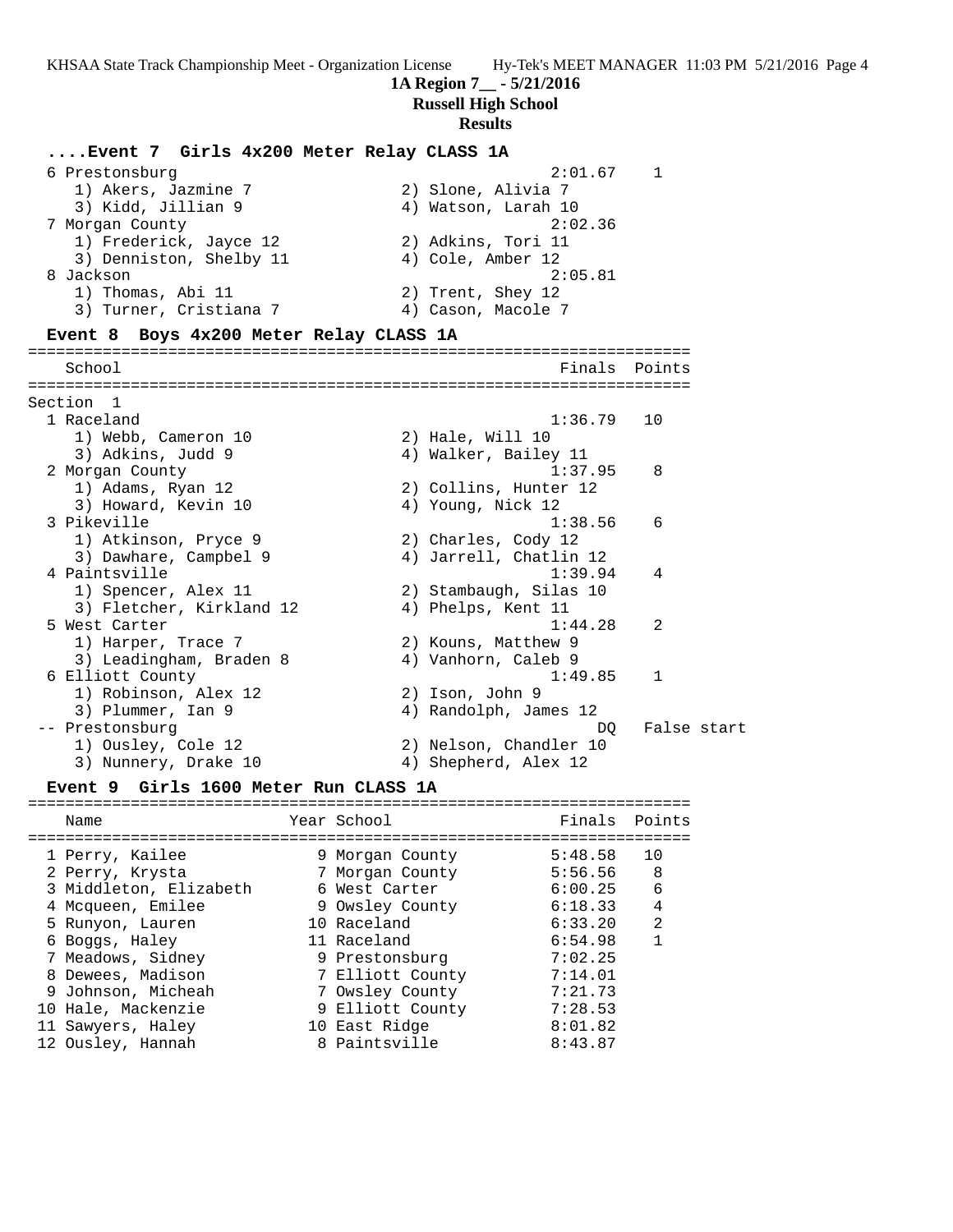**1A Region 7\_\_ - 5/21/2016**

**Russell High School**

# **Results**

**Event 10 Boys 1600 Meter Run CLASS 1A**

| Name                                      | Year School                |         | Finals Points |
|-------------------------------------------|----------------------------|---------|---------------|
|                                           |                            |         |               |
| 1 Mettey, Eric                            | 10 Menifee County          | 4:58.28 | 10            |
| 2 Blair, Dustin                           | 12 Prestonsburg            | 5:01.01 | 8             |
| 3 Adkins, Joshua                          | 10 Morgan County           | 5:02.06 | 6             |
| 4 White, Brandon                          | 11 Elliott County          | 5:08.54 | 4             |
| 5 Landsaw, Nathan                         | 10 Wolfe County            | 5:16.27 | 2             |
| 6 Harper, Haden                           | 11 Elliott County          | 5:17.27 | $\mathbf{1}$  |
| 7 Fletcher, Kirkland                      | 12 Paintsville             | 5:24.74 |               |
| 8 Stanley, Tyler                          | 9 Shelby Valley            | 5:25.83 |               |
| 9 Ball, Parker                            | 10 Raceland                | 5:28.15 |               |
| 10 Dailey, Levi                           | 11 West Carter             | 5:28.65 |               |
| 11 Hogsten, Connor                        | 8 Raceland                 | 5:31.89 |               |
| 12 Leadingham, Brad                       | 8 West Carter              | 5:33.95 |               |
| 13 Brewer, Luke                           | 12 Owsley County           | 5:37.12 |               |
| 14 Lucas, Wyatt                           | 9 Owsley County            | 5:45.72 |               |
| 15 Godsey, Canaan                         | 11 Pikeville               | 5:57.31 |               |
|                                           | 7 Pikeville                | 6:00.00 |               |
| 16 Lin, Jason                             |                            |         |               |
| 17 Mccarty, Joshua                        | 11 East Ridge              | 6:15.09 |               |
| 18 Neace, Johnathan                       | 10 Jackson                 | 6:21.04 |               |
| 19 Colvin, Matthew                        | 11 Magoffin County 6:25.65 |         |               |
| 20 Simpkins, Trevor                       | 10 Morgan County           | 6:38.53 |               |
| 21 Pugh, Ethan                            | 7 Jackson                  | 7:40.47 |               |
| Event 11 Girls 4x100 Meter Relay CLASS 1A |                            |         |               |
|                                           |                            |         |               |
| School                                    |                            | Finals  | Points        |
|                                           |                            |         |               |
| 1 Owsley County                           |                            | 1:02.19 |               |
| 1) Cope, Autumn 12                        | 2) Bishop, Aidrian 8       |         |               |
| 3) Hudson, Kennedy 11                     | 4) Cornwell, Chloe 9       |         |               |
| 2 Elliott County                          |                            | 1:03.41 |               |
|                                           |                            |         |               |
| 1) Blind, Tiffany 10                      | 2) Gilliam, Autumn 11      |         |               |
| 3) Adkins, Grace 10                       | 4) Trent, Tessa 7          |         |               |
| Section <sub>2</sub><br>1 Paintsville     |                            |         |               |
|                                           |                            | 54.22   | 10            |
| 1) Meade, Abbey 10                        | 2) Chirico, Presley 10     |         |               |
| 3) James, Abby 11                         | 4) Nordin, Tori 10         |         |               |
| 2 Pikeville                               |                            | 54.90   | 8             |
| 1) Slone, Camryn 10                       | 2) Heffington, Quin 8      |         |               |
| 3) Stanley, Alexis 10                     | 4) Gearheart, Alivi 8      |         |               |
| 3 Menifee County                          |                            | 57.04   | 6             |
| 1) Evans, Drew 11                         | 2) Kash, Camille 12        |         |               |
| 3) Walker, Mara 10                        | 4) Bean, Isabella 11       |         |               |
| 4 Prestonsburg                            |                            | 57.41   | 4             |
| 1) Robinette, Kayleah 12                  | 2) Kidd, Jillian 9         |         |               |
| 3) Slone, Alivia 7                        | 4) Watson, Larah 10        |         |               |
| 5 Raceland                                |                            | 57.57   | 2             |
| 1) Carpenter, Mallory 11                  | 2) Music, Ashley 8         |         |               |
| 3) Richard, Katie 12                      | 4) Craft, Lindsey 11       |         |               |
| 6 Shelby Valley                           |                            | 59.80   | 1             |
| 1) Ratliff, Sophie 8                      | 2) Finch, Emily 9          |         |               |
| 3) Lewis, Avery 10                        | 4) Newville, Emily 10      |         |               |
| 7 Jackson                                 |                            | 1:00.00 |               |
| 1) Thomas, Abi 11                         | 2) Trent, Shey 12          |         |               |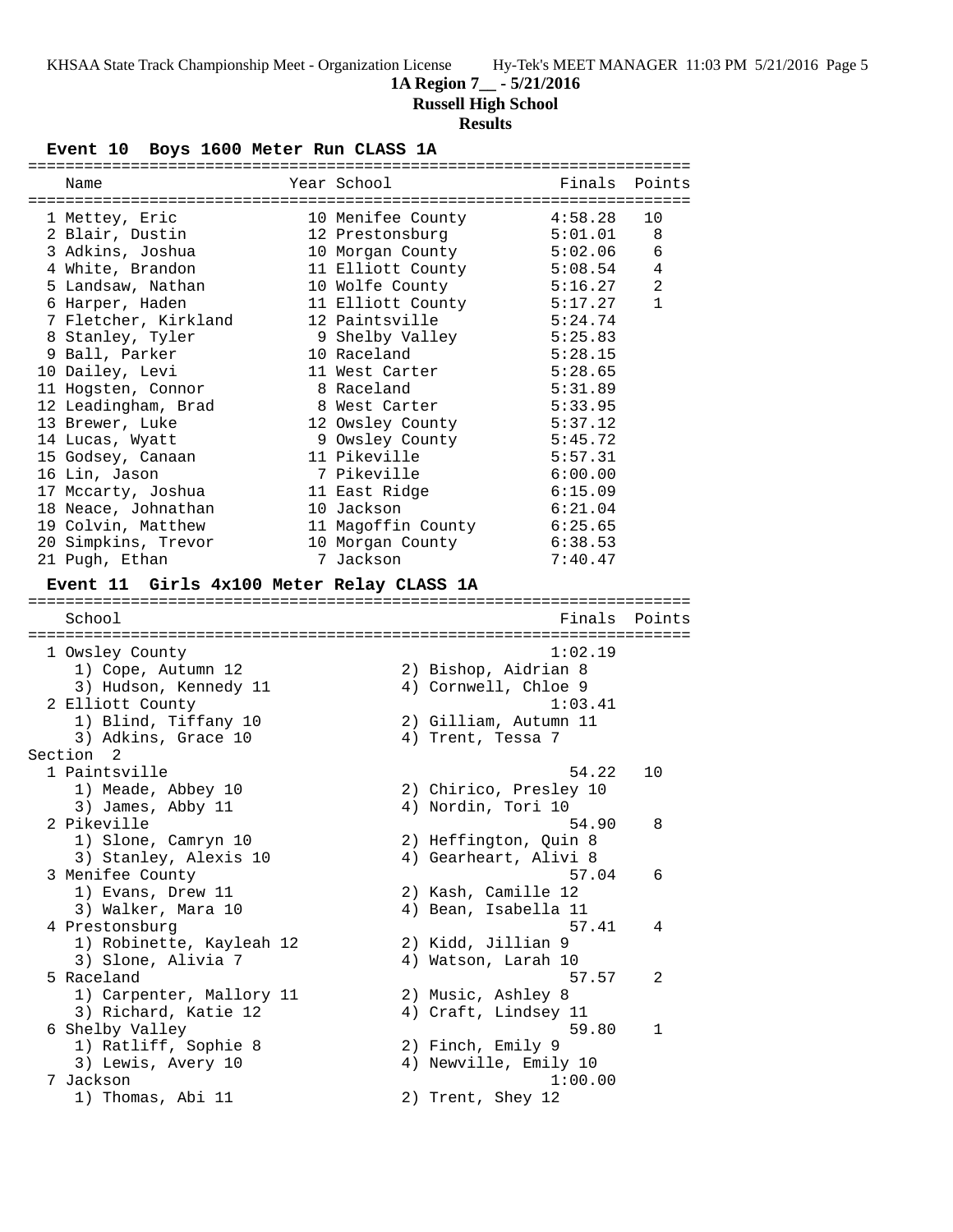|                                                                                                                                                                                       | 1A Region 7 <sub>__</sub> - 5/21/2016<br><b>Russell High School</b><br><b>Results</b>                                                     | KHSAA State Track Championship Meet - Organization License Hy-Tek's MEET MANAGER 11:03 PM 5/21/2016 Page 6 |
|---------------------------------------------------------------------------------------------------------------------------------------------------------------------------------------|-------------------------------------------------------------------------------------------------------------------------------------------|------------------------------------------------------------------------------------------------------------|
| Event 11 Girls 4x100 Meter Relay CLASS 1A<br>3) Turner, Cristiana 7<br>-- Magoffin County<br>1) Ables, Breanna 12<br>3) Morrison, Jonah 8<br>Event 12 Boys 4x100 Meter Relay CLASS 1A | 4) Cason, Macole 7<br>2) Blanton, Shay 8<br>4) Crase, Reagen 8                                                                            | Interference<br>DQ                                                                                         |
|                                                                                                                                                                                       |                                                                                                                                           |                                                                                                            |
| School                                                                                                                                                                                |                                                                                                                                           | Finals<br>Points                                                                                           |
| 1 West Carter<br>1) Brown, Ethan 11<br>3) Kouns, Shelton 11                                                                                                                           | 2) Rivers, Christian 9<br>4) Brown, Braden 12                                                                                             | 46.07<br>10                                                                                                |
| 2 Morgan County<br>1) Havens, Trevor 10                                                                                                                                               | 2) Ballenger, Kaden 9                                                                                                                     | 46.62<br>8                                                                                                 |
| 3) Prater, Michael 10<br>3 Pikeville<br>1) Charles, Cody 12<br>3) Rhodes, Evan 10                                                                                                     | 4) Smith, Skyler 11<br>2) Jarrell, Chatlin 12<br>4) Dawhare, Campbel 9                                                                    | 47.03<br>6                                                                                                 |
| 4 Raceland<br>1) Webb, Cameron 10<br>3) Adkins, Judd 9                                                                                                                                | 2) Clark, Josh 11<br>4) Walker, Bailey 11                                                                                                 | 47.11<br>4                                                                                                 |
| 5 Prestonsburg<br>1) Wells, Cameron 12<br>3) Nunnery, Drake 10                                                                                                                        | 2) Nelson, Chandler 10<br>4) Shepherd, Alex 12                                                                                            | 2<br>48.89                                                                                                 |
| 6 Elliott County<br>1) Adkins, Gavin 11<br>3) Ison, John 9<br>7 Magoffin County<br>1) Taulbee, Trenton 9<br>3) Meade, Ethan 7<br>8 Jackson<br>1) Fugate, Trevor 7<br>3) Liu, River 10 | 2) Robinson, Alex 12<br>4) Randolph, James 12<br>2) Davis, Drew 11<br>4) Colvin, Hayden 11<br>2) Mullins, Jarred 10<br>4) Henson, Micah 7 | 52.76<br>1<br>53.46<br>55.64                                                                               |
| Event 13 Girls 400 Meter Dash CLASS 1A                                                                                                                                                |                                                                                                                                           |                                                                                                            |
| Name                                                                                                                                                                                  | Year School                                                                                                                               | Finals<br>Points                                                                                           |
| 1 Lin, Tiffany<br>2 Morrison, Jonah<br>3 Mariniello, Fiamma<br>4 Moore, Amber<br>5 Smith, Alyssa                                                                                      | 9 Pikeville<br>8 Magoffin County<br>11 Paintsville<br>9 Elliott County<br>10 Elliott County                                               | 1:15.48<br>1:15.63<br>1:21.75<br>1:24.33<br>1:28.80                                                        |
| -- Noble, Hannah<br>Section 3<br>1 Beam, Madison                                                                                                                                      | 7 Jackson<br>12 West Carter                                                                                                               | False Start<br>DQ.<br>1:05.13<br>10                                                                        |
| 2 Riffe, Baille<br>3 Joseph, Isabella<br>4 Kidd, Jillian                                                                                                                              | 9 Raceland<br>9 Raceland<br>9 Prestonsburg                                                                                                | 1:06.94<br>8<br>6<br>1:07.83<br>4<br>1:09.43                                                               |

 5 Bolin, Faith 8 Morgan County 1:11.09 2 6 Frederick, Jayce 12 Morgan County 1:11.85 1 7 Kiser, Michaela 9 West Carter 1:12.67 8 Doderer, Ariella 9 Paintsville 1:15.23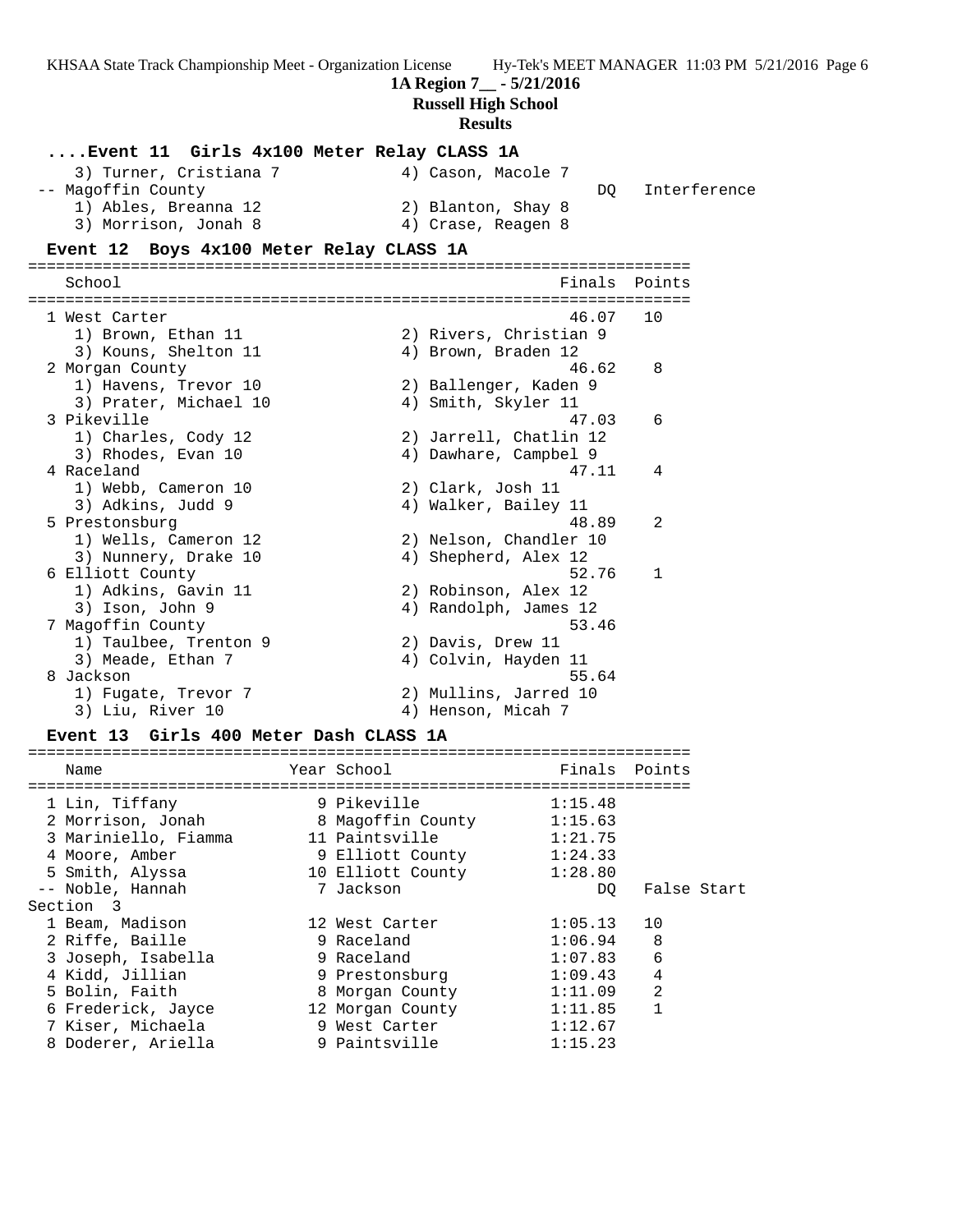## **1A Region 7\_\_ - 5/21/2016**

**Russell High School**

# **Results**

**Event 14 Boys 400 Meter Dash CLASS 1A**

| Name                 |                                                      | Year School                                       | Finals Points  |              |
|----------------------|------------------------------------------------------|---------------------------------------------------|----------------|--------------|
|                      |                                                      |                                                   |                |              |
| Section 1            |                                                      |                                                   |                |              |
|                      | 1 Biallas, Micah                                     | 10 Cordia                                         | 1:04.12        |              |
|                      | 2 Halsey, Blake                                      | 7 Wolfe County                                    | 1:21.55        |              |
| Section <sub>2</sub> |                                                      |                                                   |                |              |
|                      | 1 Whitt, Gavin                                       | 7 Elliott County<br>8 Rose Hill Christian 1:07.66 | 1:03.99        |              |
|                      | 2 Barker, Stephen                                    |                                                   |                |              |
|                      | 3 Colvin, Hayden                                     | 11 Magoffin County                                | 1:11.52        |              |
| Section 3            | 1 Buck, Kaden                                        |                                                   | 58.46          | 1            |
|                      | 2 Mcgregor, Dylan                                    | 8 Elliott County<br>9 West Carter                 | 58.72          |              |
|                      | 3 Liu, River                                         | 10 Jackson                                        | 1:01.16        |              |
|                      | 4 Wells, Cameron                                     | 12 Prestonsburg                                   | 1:02.01        |              |
|                      | 5 Mckinney, Tyler                                    | 10 Pikeville                                      | 1:03.10        |              |
|                      | 6 Scarberry, Kane                                    | 8 Prestonsburg                                    | 1:04.44        |              |
| Section 4            |                                                      |                                                   |                |              |
|                      | 1 Brown, Ethan                                       | 11 West Carter                                    | 52.80          | 10           |
|                      | 2 Clark, Josh                                        | 11 Raceland                                       | 54.16          | 8            |
|                      | 3 Lewis, Gunnar                                      | 8 Raceland                                        | 57.30          | 6            |
|                      |                                                      | 10 Paintsville                                    | 57.69          | 4            |
|                      | 4 Stambaugh, Silas<br>5 Young. Nick<br>5 Young, Nick | 12 Morgan County                                  | 58.18          | 2            |
|                      | 6 Boyd, Marcus                                       | 11 Rose Hill Christian 59.23                      |                |              |
|                      | 7 Fletcher, Kirkland                                 | 12 Paintsville                                    | 59.71          |              |
|                      |                                                      |                                                   |                |              |
|                      | Event 15 Girls 300 Meter Hurdles CLASS 1A            |                                                   |                |              |
|                      |                                                      | Year School                                       | Finals         | Points       |
| Name                 |                                                      |                                                   |                |              |
| Section 2            |                                                      |                                                   |                |              |
|                      | 1 Quillen, Katelyn                                   | 9 Raceland                                        | 52.83          | 10           |
|                      | 2 Slone, Alivia                                      | 7 Prestonsburg                                    | 54.33          | 8            |
|                      | 3 Thomas, Abi                                        | 11 Jackson                                        | 56.64          | 6            |
|                      | 4 Hacker, Emma                                       | 9 Menifee County                                  | 58.54          | 4            |
|                      | 5 Walker, Becca                                      | 8 West Carter                                     | 58.79          | 2            |
|                      | 6 Dennis, Haley                                      | 10 Elliott County                                 | 1:02.81        | $\mathbf{1}$ |
|                      | 7 Boggs, Haley                                       | 11 Raceland                                       | 1:03.93        |              |
|                      | 8 Oliver, Rinda                                      | 9 Elliott County                                  | 1:05.21        |              |
|                      |                                                      |                                                   |                |              |
|                      | Event 16 Boys 300 Meter Hurdles CLASS 1A             |                                                   |                |              |
|                      |                                                      |                                                   |                |              |
| Name                 |                                                      | Year School                                       | Finals         | Points       |
| Section 1            |                                                      |                                                   |                |              |
|                      |                                                      |                                                   |                |              |
|                      |                                                      |                                                   |                |              |
|                      | 1 Mullins, Jarred                                    | 10 Jackson                                        | 56.43          |              |
|                      | 2 Whitt, Gavin                                       | 7 Elliott County                                  | 1:00.41        |              |
| Section 2            |                                                      |                                                   |                |              |
|                      | 1 Young, Caleb                                       | 11 Raceland                                       | 44.14          | 10           |
|                      | 2 Walker, Austin                                     | 10 West Carter                                    | 45.20          | 8            |
|                      | 3 Ousley, Cole                                       | 12 Prestonsburg                                   | 46.23          | 6            |
|                      | 4 Kiser, Brandon                                     | 11 Raceland                                       | 49.02          | 4            |
|                      | 5 Whitt, Christian                                   | 10 Elliott County                                 | 51.03          | 2            |
|                      | 6 Greene, Tate                                       | 12 Prestonsburg                                   | 51.09          | 1            |
|                      | 7 Tackett, Frank<br>8 Bartley, Brent                 | 9 Betsy Layne<br>11 Paintsville                   | 51.90<br>52.77 |              |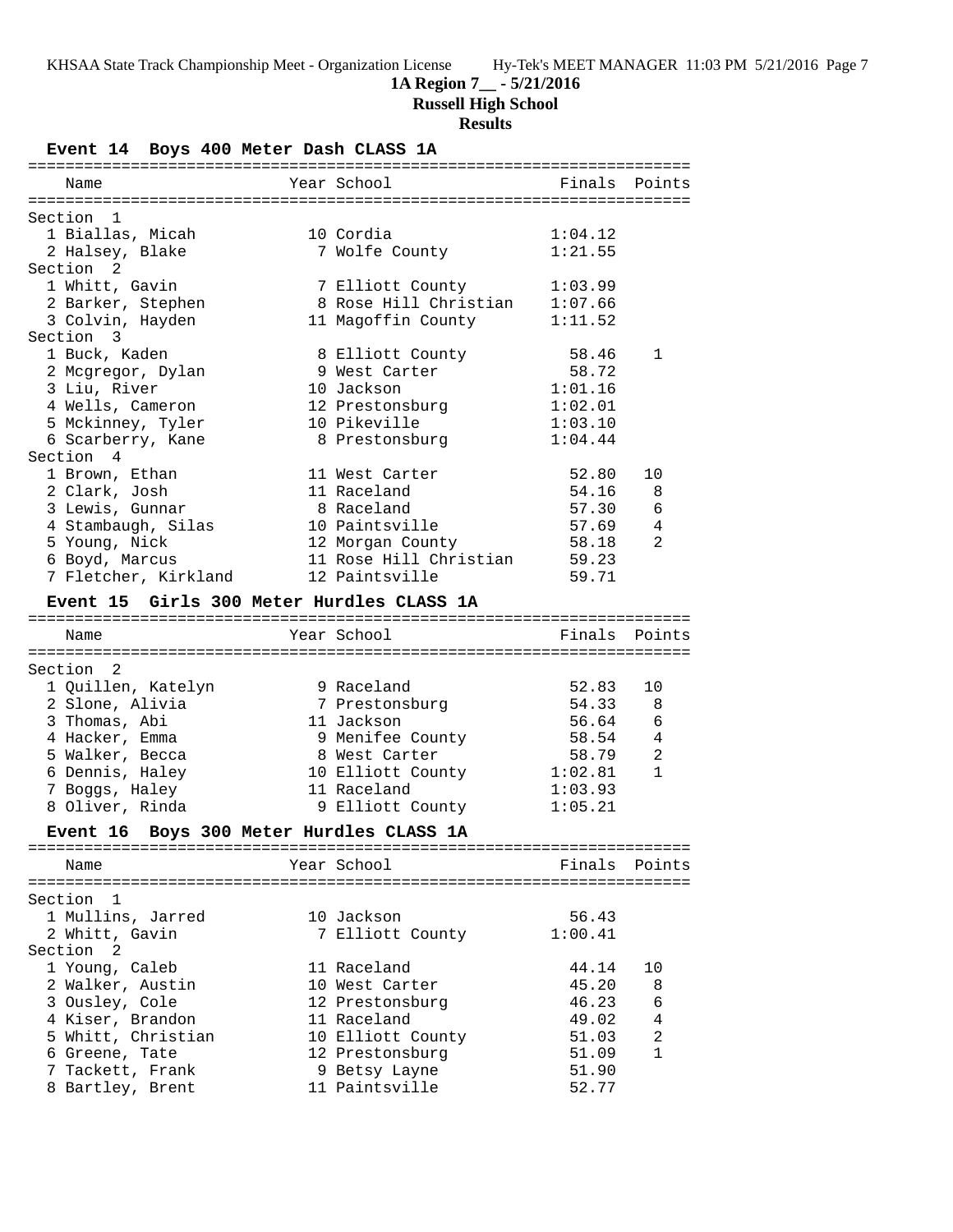**1A Region 7\_\_ - 5/21/2016**

**Russell High School**

## **Results**

**Event 17 Girls 800 Meter Run CLASS 1A** ======================================================================= Name The Year School Controll of Finals Points ======================================================================= Section 1 1 Perry, Kailee 9 Morgan County 2:38.51 10 2 Perry, Krysta 7 Morgan County 2:43.80 8 3 Runyon, Lauren 10 Raceland 2:48.66 6 4 Mcqueen, Emilee 9 Owsley County 2:53.15 4 5 Arthur, Morgan 11 Raceland 2:54.23 2 6 Duncan, Brooke 10 West Carter 2:58.05 1 7 Meadows, Sidney 9 Prestonsburg 3:10.25 8 Blanton, Shay 8 Magoffin County 3:12.01 9 Rayburn, Alexandria 10 West Carter 3:14.11 10 Shamaeizadeh, Alexia 10 Paintsville 3:16.79 11 Johnson, Micheah 7 Owsley County 3:17.52 12 Dewees, Madison 7 Elliott County 3:23.98 13 Smith, Alyssa 10 Elliott County 3:28.33 14 Ousley, Hannah 8 Paintsville 3:52.65 **Event 18 Boys 800 Meter Run CLASS 1A** ======================================================================= Name The Year School The Finals Points ======================================================================= 1 Adkins, Joshua 10 Morgan County 2:12.53 10 2 Fannin, Gavin 10 Elliott County 2:13.34 8 3 Boyd, Marcus 11 Rose Hill Christian 2:14.67 6 4 White, Brandon 11 Elliott County 2:15.88 4 5 Hambrick, Eric 9 Raceland 2:21.87 2 6 Jackson, Quincy 10 Raceland 2:22.77 1 7 Dailey, Levi 11 West Carter 2:23.65 8 Sparks, Brody 9 West Carter 2:23.74 9 Stanley, Tyler 9 Shelby Valley 2:24.69 10 Landsaw, Nathan 10 Wolfe County 2:25.04 11 Bartley, Brett 11 Paintsville 2:29.65 12 Godsey, Canaan 11 Pikeville 2:30.80 13 Brewer, Luke 12 Owsley County 2:32.04 14 Dyer, Jacob 10 Prestonsburg 2:32.59 15 Tackett, Wesley 10 Betsy Layne 2:33.85 16 Green, Eric 8 Pikeville 2:34.39 17 Lucas, Wyatt 9 Owsley County 2:34.47 18 Simpkins, Trevor 10 Morgan County 2:41.26 19 Neace, Johnathan 10 Jackson 2:52.66 20 Ayers, Dyllan 10 East Ridge 3:12.63 21 Colvin, Hayden 11 Magoffin County 3:13.48 22 Meade, Ethan 7 Magoffin County 3:15.09 **Event 19 Girls 200 Meter Dash CLASS 1A** ======================================================================= Year School **Finals** Points ======================================================================= Section 2 1 Mullins, Kristi 9 East Ridge 33.53 2 Ratliff, Sophie 8 Shelby Valley 34.48 3 Noble, Hannah 7 Jackson 37.18 4 Bishop, Aidrian 8 Owsley County 38.28 5 Perkins, April 9 Magoffin County 38.54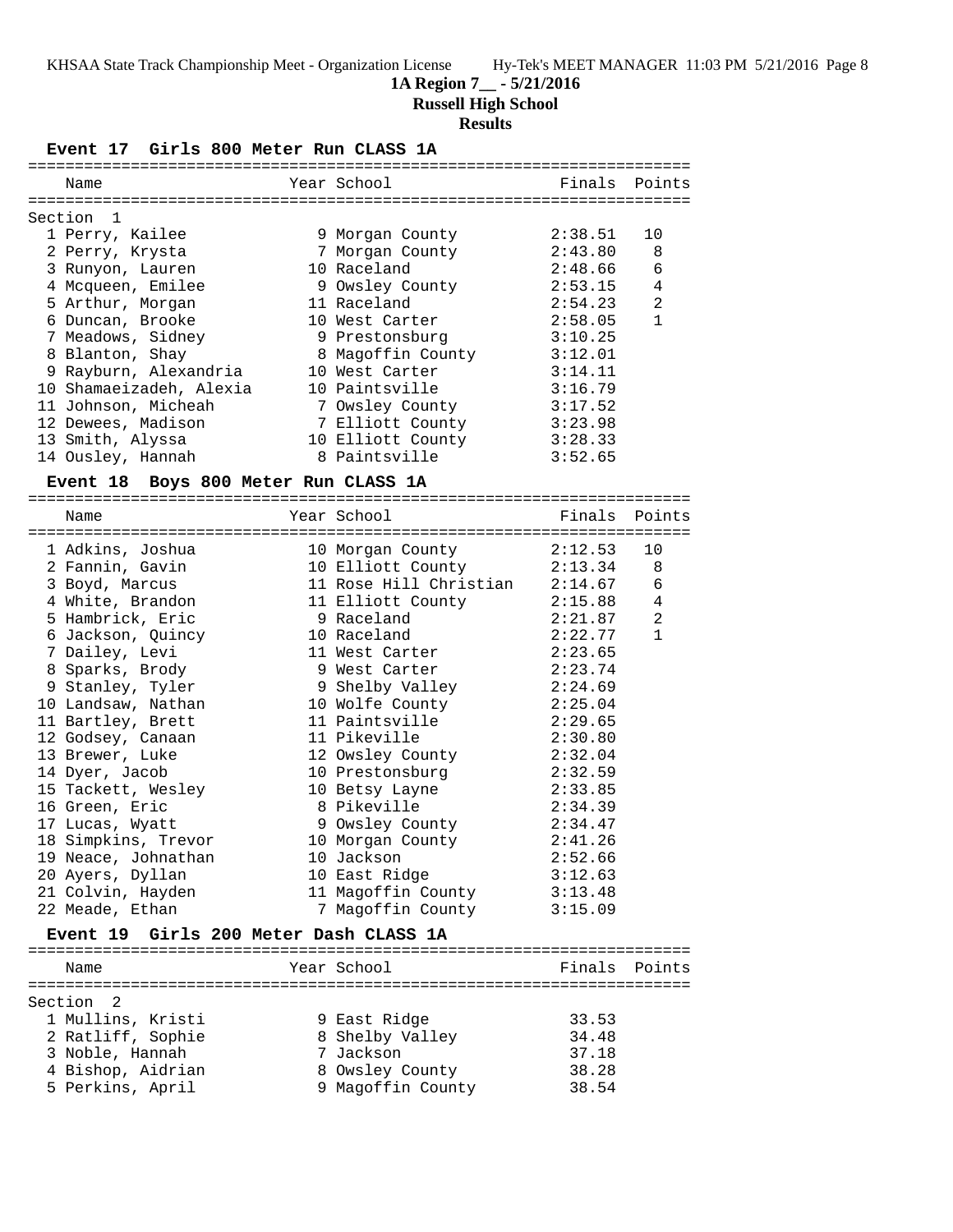# **1A Region 7\_\_ - 5/21/2016**

**Russell High School**

# **Results**

| 9 Magoffin County<br>38.57<br>6 Мау, Масеу<br>Section 3<br>1 Slone, Camryn<br>10 Pikeville<br>29.11<br>6<br>2 Blind, Tiffany<br>10 Elliott County<br>31.25<br>3 King, Hannah<br>31.83<br>9 East Ridge<br>10 Pikeville<br>31.93<br>4 Lowe, Cassidy<br>10 Shelby Valley<br>32.38<br>5 Lewis, Avery<br>11 Prestonsburg<br>33.66<br>6 Wright, Haley<br>7 Turner, Cristiana<br>7 Jackson<br>33.74<br>8 Moore, Amber<br>9 Elliott County<br>34.32<br>Section 4<br>1 Nordin, Tori<br>10 Paintsville<br>27.93<br>10<br>2 Beam, Madison<br>28.69<br>12 West Carter<br>8<br>3 Kiser, Presley<br>29.16<br>9 West Carter<br>4<br>4 Cole, Amber<br>29.66<br>2<br>12 Morgan County<br>5 Quillen, Katelyn<br>9 Raceland<br>29.83<br>$\mathbf{1}$<br>6 Riffe, Baille<br>9 Raceland<br>30.08<br>30.55<br>7 Chirico, Presley<br>10 Paintsville<br>8 Frederick, Jayce<br>31.06<br>12 Morgan County<br>Event 20 Boys 200 Meter Dash CLASS 1A<br>Year School<br>Finals Points<br>Name<br>Section 2<br>24.19<br>11 Paintsville<br>4<br>1 Phelps, Kent<br>7 Jackson<br>30.76<br>2 Fugate, Trevor<br>3 Bell, Dawson<br>9 East Ridge<br>30.86<br>Section 3<br>1 Shepherd, Alex<br>24.95<br>12 Prestonsburg<br>2 Nelson, Chandler<br>26.07<br>10 Prestonsburg<br>3 Robinson, Alex<br>12 Elliott County<br>27.07<br>4 Ison, John<br>9 Elliott County<br>27.62<br>5 Mccarty, Joshua<br>11 East Ridge<br>27.99<br>Section 4<br>1 Brown, Braden<br>23.46<br>12 West Carter<br>10<br>2 Kouns, Shelton<br>23.73<br>11 West Carter<br>8<br>24.15<br>3 Dawhare, Campbel<br>9 Pikeville<br>6<br>10 Paintsville<br>2<br>4 Stambaugh, Silas<br>24.24<br>$\mathbf{1}$<br>5 Walker, Bailey<br>24.45<br>11 Raceland<br>24.92<br>6 Clark, Josh<br>11 Raceland<br>7 Mckay, Chris<br>12 Shelby Valley<br>25.05<br>8 Havens, Trevor<br>25.13<br>10 Morgan County<br>Event 21 Girls 3200 Meter Run CLASS 1A<br>Year School<br>Finals Points<br>Name<br>Section<br>$\mathbf{1}$<br>1 Middleton, Elizabeth<br>12:33.42<br>6 West Carter<br>10<br>12:48.22<br>2 Perry, Kailee<br>9 Morgan County<br>8<br>6<br>3 Perry, Krysta<br>7 Morgan County<br>13:33.82<br>8 Raceland<br>15:09.04<br>4<br>4 Witt, Macen<br>2<br>5 Arthur, Morgan<br>11 Raceland<br>16:04.26<br>6 Dewees, Makehla<br>9 Elliott County<br>1 | Event 19 Girls 200 Meter Dash CLASS 1A |  |          |  |
|----------------------------------------------------------------------------------------------------------------------------------------------------------------------------------------------------------------------------------------------------------------------------------------------------------------------------------------------------------------------------------------------------------------------------------------------------------------------------------------------------------------------------------------------------------------------------------------------------------------------------------------------------------------------------------------------------------------------------------------------------------------------------------------------------------------------------------------------------------------------------------------------------------------------------------------------------------------------------------------------------------------------------------------------------------------------------------------------------------------------------------------------------------------------------------------------------------------------------------------------------------------------------------------------------------------------------------------------------------------------------------------------------------------------------------------------------------------------------------------------------------------------------------------------------------------------------------------------------------------------------------------------------------------------------------------------------------------------------------------------------------------------------------------------------------------------------------------------------------------------------------------------------------------------------------------------------------------------------------------------------------------------------------------------------------------------------------------------------------------------------------------------------------------------------------------------------------------------------------------------------------------|----------------------------------------|--|----------|--|
|                                                                                                                                                                                                                                                                                                                                                                                                                                                                                                                                                                                                                                                                                                                                                                                                                                                                                                                                                                                                                                                                                                                                                                                                                                                                                                                                                                                                                                                                                                                                                                                                                                                                                                                                                                                                                                                                                                                                                                                                                                                                                                                                                                                                                                                                |                                        |  |          |  |
|                                                                                                                                                                                                                                                                                                                                                                                                                                                                                                                                                                                                                                                                                                                                                                                                                                                                                                                                                                                                                                                                                                                                                                                                                                                                                                                                                                                                                                                                                                                                                                                                                                                                                                                                                                                                                                                                                                                                                                                                                                                                                                                                                                                                                                                                |                                        |  |          |  |
|                                                                                                                                                                                                                                                                                                                                                                                                                                                                                                                                                                                                                                                                                                                                                                                                                                                                                                                                                                                                                                                                                                                                                                                                                                                                                                                                                                                                                                                                                                                                                                                                                                                                                                                                                                                                                                                                                                                                                                                                                                                                                                                                                                                                                                                                |                                        |  |          |  |
|                                                                                                                                                                                                                                                                                                                                                                                                                                                                                                                                                                                                                                                                                                                                                                                                                                                                                                                                                                                                                                                                                                                                                                                                                                                                                                                                                                                                                                                                                                                                                                                                                                                                                                                                                                                                                                                                                                                                                                                                                                                                                                                                                                                                                                                                |                                        |  |          |  |
|                                                                                                                                                                                                                                                                                                                                                                                                                                                                                                                                                                                                                                                                                                                                                                                                                                                                                                                                                                                                                                                                                                                                                                                                                                                                                                                                                                                                                                                                                                                                                                                                                                                                                                                                                                                                                                                                                                                                                                                                                                                                                                                                                                                                                                                                |                                        |  |          |  |
|                                                                                                                                                                                                                                                                                                                                                                                                                                                                                                                                                                                                                                                                                                                                                                                                                                                                                                                                                                                                                                                                                                                                                                                                                                                                                                                                                                                                                                                                                                                                                                                                                                                                                                                                                                                                                                                                                                                                                                                                                                                                                                                                                                                                                                                                |                                        |  |          |  |
|                                                                                                                                                                                                                                                                                                                                                                                                                                                                                                                                                                                                                                                                                                                                                                                                                                                                                                                                                                                                                                                                                                                                                                                                                                                                                                                                                                                                                                                                                                                                                                                                                                                                                                                                                                                                                                                                                                                                                                                                                                                                                                                                                                                                                                                                |                                        |  |          |  |
|                                                                                                                                                                                                                                                                                                                                                                                                                                                                                                                                                                                                                                                                                                                                                                                                                                                                                                                                                                                                                                                                                                                                                                                                                                                                                                                                                                                                                                                                                                                                                                                                                                                                                                                                                                                                                                                                                                                                                                                                                                                                                                                                                                                                                                                                |                                        |  |          |  |
|                                                                                                                                                                                                                                                                                                                                                                                                                                                                                                                                                                                                                                                                                                                                                                                                                                                                                                                                                                                                                                                                                                                                                                                                                                                                                                                                                                                                                                                                                                                                                                                                                                                                                                                                                                                                                                                                                                                                                                                                                                                                                                                                                                                                                                                                |                                        |  |          |  |
|                                                                                                                                                                                                                                                                                                                                                                                                                                                                                                                                                                                                                                                                                                                                                                                                                                                                                                                                                                                                                                                                                                                                                                                                                                                                                                                                                                                                                                                                                                                                                                                                                                                                                                                                                                                                                                                                                                                                                                                                                                                                                                                                                                                                                                                                |                                        |  |          |  |
|                                                                                                                                                                                                                                                                                                                                                                                                                                                                                                                                                                                                                                                                                                                                                                                                                                                                                                                                                                                                                                                                                                                                                                                                                                                                                                                                                                                                                                                                                                                                                                                                                                                                                                                                                                                                                                                                                                                                                                                                                                                                                                                                                                                                                                                                |                                        |  |          |  |
|                                                                                                                                                                                                                                                                                                                                                                                                                                                                                                                                                                                                                                                                                                                                                                                                                                                                                                                                                                                                                                                                                                                                                                                                                                                                                                                                                                                                                                                                                                                                                                                                                                                                                                                                                                                                                                                                                                                                                                                                                                                                                                                                                                                                                                                                |                                        |  |          |  |
|                                                                                                                                                                                                                                                                                                                                                                                                                                                                                                                                                                                                                                                                                                                                                                                                                                                                                                                                                                                                                                                                                                                                                                                                                                                                                                                                                                                                                                                                                                                                                                                                                                                                                                                                                                                                                                                                                                                                                                                                                                                                                                                                                                                                                                                                |                                        |  |          |  |
|                                                                                                                                                                                                                                                                                                                                                                                                                                                                                                                                                                                                                                                                                                                                                                                                                                                                                                                                                                                                                                                                                                                                                                                                                                                                                                                                                                                                                                                                                                                                                                                                                                                                                                                                                                                                                                                                                                                                                                                                                                                                                                                                                                                                                                                                |                                        |  |          |  |
|                                                                                                                                                                                                                                                                                                                                                                                                                                                                                                                                                                                                                                                                                                                                                                                                                                                                                                                                                                                                                                                                                                                                                                                                                                                                                                                                                                                                                                                                                                                                                                                                                                                                                                                                                                                                                                                                                                                                                                                                                                                                                                                                                                                                                                                                |                                        |  |          |  |
|                                                                                                                                                                                                                                                                                                                                                                                                                                                                                                                                                                                                                                                                                                                                                                                                                                                                                                                                                                                                                                                                                                                                                                                                                                                                                                                                                                                                                                                                                                                                                                                                                                                                                                                                                                                                                                                                                                                                                                                                                                                                                                                                                                                                                                                                |                                        |  |          |  |
|                                                                                                                                                                                                                                                                                                                                                                                                                                                                                                                                                                                                                                                                                                                                                                                                                                                                                                                                                                                                                                                                                                                                                                                                                                                                                                                                                                                                                                                                                                                                                                                                                                                                                                                                                                                                                                                                                                                                                                                                                                                                                                                                                                                                                                                                |                                        |  |          |  |
|                                                                                                                                                                                                                                                                                                                                                                                                                                                                                                                                                                                                                                                                                                                                                                                                                                                                                                                                                                                                                                                                                                                                                                                                                                                                                                                                                                                                                                                                                                                                                                                                                                                                                                                                                                                                                                                                                                                                                                                                                                                                                                                                                                                                                                                                |                                        |  |          |  |
|                                                                                                                                                                                                                                                                                                                                                                                                                                                                                                                                                                                                                                                                                                                                                                                                                                                                                                                                                                                                                                                                                                                                                                                                                                                                                                                                                                                                                                                                                                                                                                                                                                                                                                                                                                                                                                                                                                                                                                                                                                                                                                                                                                                                                                                                |                                        |  |          |  |
|                                                                                                                                                                                                                                                                                                                                                                                                                                                                                                                                                                                                                                                                                                                                                                                                                                                                                                                                                                                                                                                                                                                                                                                                                                                                                                                                                                                                                                                                                                                                                                                                                                                                                                                                                                                                                                                                                                                                                                                                                                                                                                                                                                                                                                                                |                                        |  |          |  |
|                                                                                                                                                                                                                                                                                                                                                                                                                                                                                                                                                                                                                                                                                                                                                                                                                                                                                                                                                                                                                                                                                                                                                                                                                                                                                                                                                                                                                                                                                                                                                                                                                                                                                                                                                                                                                                                                                                                                                                                                                                                                                                                                                                                                                                                                |                                        |  |          |  |
|                                                                                                                                                                                                                                                                                                                                                                                                                                                                                                                                                                                                                                                                                                                                                                                                                                                                                                                                                                                                                                                                                                                                                                                                                                                                                                                                                                                                                                                                                                                                                                                                                                                                                                                                                                                                                                                                                                                                                                                                                                                                                                                                                                                                                                                                |                                        |  |          |  |
|                                                                                                                                                                                                                                                                                                                                                                                                                                                                                                                                                                                                                                                                                                                                                                                                                                                                                                                                                                                                                                                                                                                                                                                                                                                                                                                                                                                                                                                                                                                                                                                                                                                                                                                                                                                                                                                                                                                                                                                                                                                                                                                                                                                                                                                                |                                        |  |          |  |
|                                                                                                                                                                                                                                                                                                                                                                                                                                                                                                                                                                                                                                                                                                                                                                                                                                                                                                                                                                                                                                                                                                                                                                                                                                                                                                                                                                                                                                                                                                                                                                                                                                                                                                                                                                                                                                                                                                                                                                                                                                                                                                                                                                                                                                                                |                                        |  |          |  |
|                                                                                                                                                                                                                                                                                                                                                                                                                                                                                                                                                                                                                                                                                                                                                                                                                                                                                                                                                                                                                                                                                                                                                                                                                                                                                                                                                                                                                                                                                                                                                                                                                                                                                                                                                                                                                                                                                                                                                                                                                                                                                                                                                                                                                                                                |                                        |  |          |  |
|                                                                                                                                                                                                                                                                                                                                                                                                                                                                                                                                                                                                                                                                                                                                                                                                                                                                                                                                                                                                                                                                                                                                                                                                                                                                                                                                                                                                                                                                                                                                                                                                                                                                                                                                                                                                                                                                                                                                                                                                                                                                                                                                                                                                                                                                |                                        |  |          |  |
|                                                                                                                                                                                                                                                                                                                                                                                                                                                                                                                                                                                                                                                                                                                                                                                                                                                                                                                                                                                                                                                                                                                                                                                                                                                                                                                                                                                                                                                                                                                                                                                                                                                                                                                                                                                                                                                                                                                                                                                                                                                                                                                                                                                                                                                                |                                        |  |          |  |
|                                                                                                                                                                                                                                                                                                                                                                                                                                                                                                                                                                                                                                                                                                                                                                                                                                                                                                                                                                                                                                                                                                                                                                                                                                                                                                                                                                                                                                                                                                                                                                                                                                                                                                                                                                                                                                                                                                                                                                                                                                                                                                                                                                                                                                                                |                                        |  |          |  |
|                                                                                                                                                                                                                                                                                                                                                                                                                                                                                                                                                                                                                                                                                                                                                                                                                                                                                                                                                                                                                                                                                                                                                                                                                                                                                                                                                                                                                                                                                                                                                                                                                                                                                                                                                                                                                                                                                                                                                                                                                                                                                                                                                                                                                                                                |                                        |  |          |  |
|                                                                                                                                                                                                                                                                                                                                                                                                                                                                                                                                                                                                                                                                                                                                                                                                                                                                                                                                                                                                                                                                                                                                                                                                                                                                                                                                                                                                                                                                                                                                                                                                                                                                                                                                                                                                                                                                                                                                                                                                                                                                                                                                                                                                                                                                |                                        |  |          |  |
|                                                                                                                                                                                                                                                                                                                                                                                                                                                                                                                                                                                                                                                                                                                                                                                                                                                                                                                                                                                                                                                                                                                                                                                                                                                                                                                                                                                                                                                                                                                                                                                                                                                                                                                                                                                                                                                                                                                                                                                                                                                                                                                                                                                                                                                                |                                        |  |          |  |
|                                                                                                                                                                                                                                                                                                                                                                                                                                                                                                                                                                                                                                                                                                                                                                                                                                                                                                                                                                                                                                                                                                                                                                                                                                                                                                                                                                                                                                                                                                                                                                                                                                                                                                                                                                                                                                                                                                                                                                                                                                                                                                                                                                                                                                                                |                                        |  |          |  |
|                                                                                                                                                                                                                                                                                                                                                                                                                                                                                                                                                                                                                                                                                                                                                                                                                                                                                                                                                                                                                                                                                                                                                                                                                                                                                                                                                                                                                                                                                                                                                                                                                                                                                                                                                                                                                                                                                                                                                                                                                                                                                                                                                                                                                                                                |                                        |  |          |  |
|                                                                                                                                                                                                                                                                                                                                                                                                                                                                                                                                                                                                                                                                                                                                                                                                                                                                                                                                                                                                                                                                                                                                                                                                                                                                                                                                                                                                                                                                                                                                                                                                                                                                                                                                                                                                                                                                                                                                                                                                                                                                                                                                                                                                                                                                |                                        |  |          |  |
|                                                                                                                                                                                                                                                                                                                                                                                                                                                                                                                                                                                                                                                                                                                                                                                                                                                                                                                                                                                                                                                                                                                                                                                                                                                                                                                                                                                                                                                                                                                                                                                                                                                                                                                                                                                                                                                                                                                                                                                                                                                                                                                                                                                                                                                                |                                        |  |          |  |
|                                                                                                                                                                                                                                                                                                                                                                                                                                                                                                                                                                                                                                                                                                                                                                                                                                                                                                                                                                                                                                                                                                                                                                                                                                                                                                                                                                                                                                                                                                                                                                                                                                                                                                                                                                                                                                                                                                                                                                                                                                                                                                                                                                                                                                                                |                                        |  |          |  |
|                                                                                                                                                                                                                                                                                                                                                                                                                                                                                                                                                                                                                                                                                                                                                                                                                                                                                                                                                                                                                                                                                                                                                                                                                                                                                                                                                                                                                                                                                                                                                                                                                                                                                                                                                                                                                                                                                                                                                                                                                                                                                                                                                                                                                                                                |                                        |  |          |  |
|                                                                                                                                                                                                                                                                                                                                                                                                                                                                                                                                                                                                                                                                                                                                                                                                                                                                                                                                                                                                                                                                                                                                                                                                                                                                                                                                                                                                                                                                                                                                                                                                                                                                                                                                                                                                                                                                                                                                                                                                                                                                                                                                                                                                                                                                |                                        |  |          |  |
|                                                                                                                                                                                                                                                                                                                                                                                                                                                                                                                                                                                                                                                                                                                                                                                                                                                                                                                                                                                                                                                                                                                                                                                                                                                                                                                                                                                                                                                                                                                                                                                                                                                                                                                                                                                                                                                                                                                                                                                                                                                                                                                                                                                                                                                                |                                        |  |          |  |
|                                                                                                                                                                                                                                                                                                                                                                                                                                                                                                                                                                                                                                                                                                                                                                                                                                                                                                                                                                                                                                                                                                                                                                                                                                                                                                                                                                                                                                                                                                                                                                                                                                                                                                                                                                                                                                                                                                                                                                                                                                                                                                                                                                                                                                                                |                                        |  |          |  |
|                                                                                                                                                                                                                                                                                                                                                                                                                                                                                                                                                                                                                                                                                                                                                                                                                                                                                                                                                                                                                                                                                                                                                                                                                                                                                                                                                                                                                                                                                                                                                                                                                                                                                                                                                                                                                                                                                                                                                                                                                                                                                                                                                                                                                                                                |                                        |  |          |  |
|                                                                                                                                                                                                                                                                                                                                                                                                                                                                                                                                                                                                                                                                                                                                                                                                                                                                                                                                                                                                                                                                                                                                                                                                                                                                                                                                                                                                                                                                                                                                                                                                                                                                                                                                                                                                                                                                                                                                                                                                                                                                                                                                                                                                                                                                |                                        |  |          |  |
|                                                                                                                                                                                                                                                                                                                                                                                                                                                                                                                                                                                                                                                                                                                                                                                                                                                                                                                                                                                                                                                                                                                                                                                                                                                                                                                                                                                                                                                                                                                                                                                                                                                                                                                                                                                                                                                                                                                                                                                                                                                                                                                                                                                                                                                                |                                        |  |          |  |
|                                                                                                                                                                                                                                                                                                                                                                                                                                                                                                                                                                                                                                                                                                                                                                                                                                                                                                                                                                                                                                                                                                                                                                                                                                                                                                                                                                                                                                                                                                                                                                                                                                                                                                                                                                                                                                                                                                                                                                                                                                                                                                                                                                                                                                                                |                                        |  |          |  |
|                                                                                                                                                                                                                                                                                                                                                                                                                                                                                                                                                                                                                                                                                                                                                                                                                                                                                                                                                                                                                                                                                                                                                                                                                                                                                                                                                                                                                                                                                                                                                                                                                                                                                                                                                                                                                                                                                                                                                                                                                                                                                                                                                                                                                                                                |                                        |  |          |  |
|                                                                                                                                                                                                                                                                                                                                                                                                                                                                                                                                                                                                                                                                                                                                                                                                                                                                                                                                                                                                                                                                                                                                                                                                                                                                                                                                                                                                                                                                                                                                                                                                                                                                                                                                                                                                                                                                                                                                                                                                                                                                                                                                                                                                                                                                |                                        |  |          |  |
|                                                                                                                                                                                                                                                                                                                                                                                                                                                                                                                                                                                                                                                                                                                                                                                                                                                                                                                                                                                                                                                                                                                                                                                                                                                                                                                                                                                                                                                                                                                                                                                                                                                                                                                                                                                                                                                                                                                                                                                                                                                                                                                                                                                                                                                                |                                        |  |          |  |
|                                                                                                                                                                                                                                                                                                                                                                                                                                                                                                                                                                                                                                                                                                                                                                                                                                                                                                                                                                                                                                                                                                                                                                                                                                                                                                                                                                                                                                                                                                                                                                                                                                                                                                                                                                                                                                                                                                                                                                                                                                                                                                                                                                                                                                                                |                                        |  |          |  |
|                                                                                                                                                                                                                                                                                                                                                                                                                                                                                                                                                                                                                                                                                                                                                                                                                                                                                                                                                                                                                                                                                                                                                                                                                                                                                                                                                                                                                                                                                                                                                                                                                                                                                                                                                                                                                                                                                                                                                                                                                                                                                                                                                                                                                                                                |                                        |  |          |  |
|                                                                                                                                                                                                                                                                                                                                                                                                                                                                                                                                                                                                                                                                                                                                                                                                                                                                                                                                                                                                                                                                                                                                                                                                                                                                                                                                                                                                                                                                                                                                                                                                                                                                                                                                                                                                                                                                                                                                                                                                                                                                                                                                                                                                                                                                |                                        |  |          |  |
|                                                                                                                                                                                                                                                                                                                                                                                                                                                                                                                                                                                                                                                                                                                                                                                                                                                                                                                                                                                                                                                                                                                                                                                                                                                                                                                                                                                                                                                                                                                                                                                                                                                                                                                                                                                                                                                                                                                                                                                                                                                                                                                                                                                                                                                                |                                        |  | 16:51.93 |  |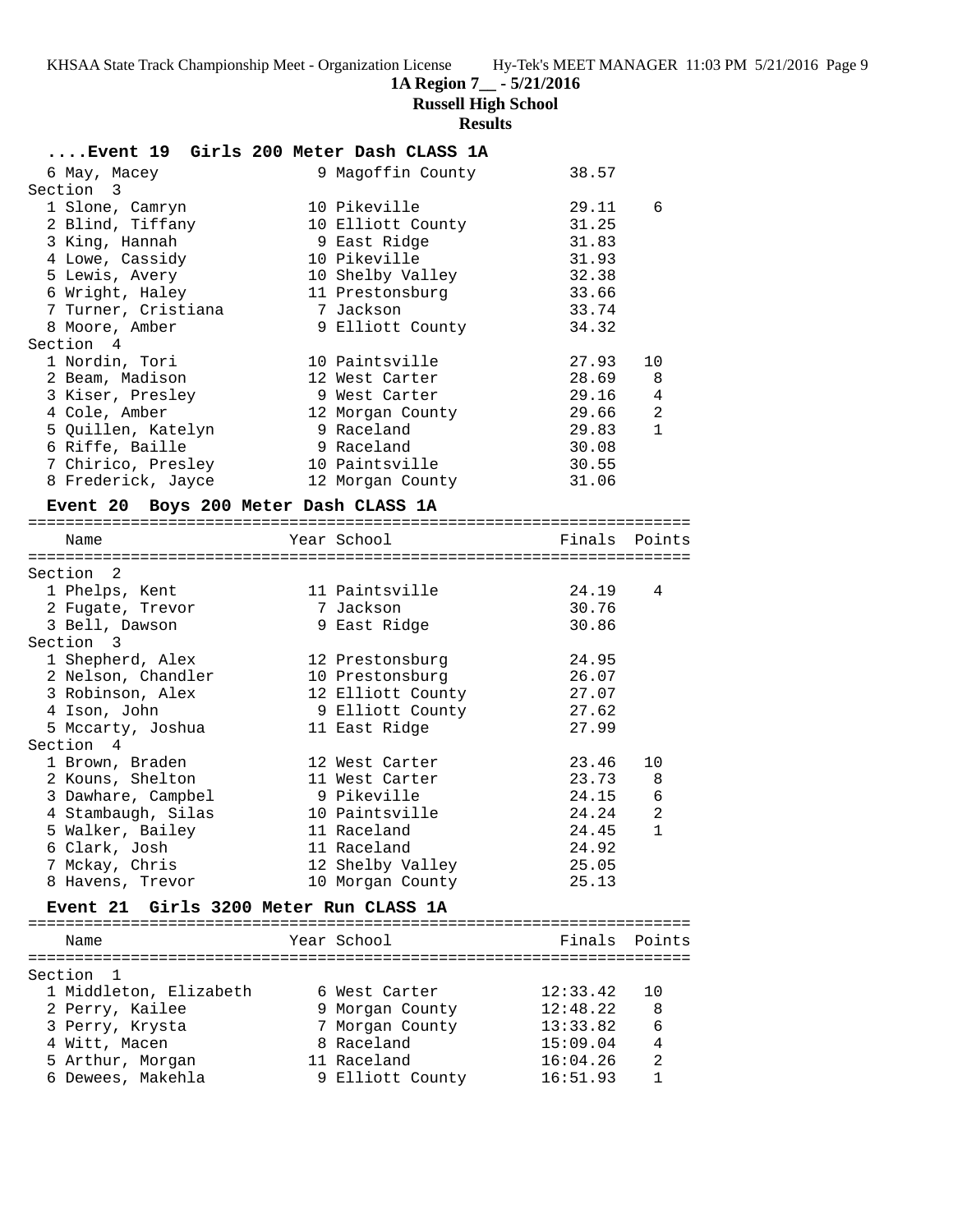**1A Region 7\_\_ - 5/21/2016**

**Russell High School**

#### **Results**

**....Event 21 Girls 3200 Meter Run CLASS 1A** 7 Meadows, Sidney 9 Prestonsburg 17:27.96 **Event 22 Boys 3200 Meter Run CLASS 1A** ======================================================================= Name The Year School The Finals Points ======================================================================= 1 Booher, Harrison 8 Pikeville 11:21.11 10 2 Harper, Haden 11 Elliott County 11:29.28 8 3 Ison, Lucas 8 Elliott County 11:46.57 6 4 Ball, Parker 10 Raceland 11:48.69 4 5 Blair, Dustin 12 Prestonsburg 12:27.30 2 6 Leadingham, Eian 8 West Carter 12:34.72 1 7 Preston, Drew 9 Raceland 12:40.89 8 Lin, Jason 7 Pikeville 12:49.02 9 Hill, Joe 12 Morgan County 13:09.03 10 Castle, Grant 8 Paintsville 13:41.11 11 Marstiller, Wyatt 9 West Carter 13:51.07 12 Colvin, Matthew 11 Magoffin County 14:14.87 **Event 23 Girls 4x400 Meter Relay CLASS 1A** ======================================================================= School Finals Points ======================================================================= 1 Raceland 4:36.00 10 1) Riffe, Baille 9 2) Joseph, Isabella 9 3) Runyon, Lauren 10 4) Quillen, Katelyn 9 2 Prestonsburg 4:46.61 8 1) Slone, Alivia 7 2) Akers, Jazmine 7 3) Watson, Larah 10  $\qquad \qquad$  4) Kidd, Jillian 9 3 Morgan County 4:50.72 6 1) Frederick, Jayce 12 2) Denniston, Shelby 11 3) Bolin, Faith 8 4) Cole, Amber 12 4 Magoffin County 4:56.64 4 1) Ables, Breanna 12 2) Blanton, Shay 8 3) Morrison, Jonah 8 (4) 2018, Reagen 8 5 Pikeville 5:10.83 2 1) Bartley, Grace 9 2) Heffington, Quin 8 3) Lin, Tiffany 9 (4) Lowe, Cassidy 10 6 Paintsville 5:33.68 1 1) James, Abby 11 2) Shamaeizadeh, Alexia 10 3) Ousley, Hannah 8 4) Doderer, Ariella 9 7 Elliott County 5:38.03 1) Adkins, Grace 10 2) Click, Brooklyn 7 3) Fannin, Bryanna 8  $\hskip1cm \hskip 4.5 cm 4$ ) Dewees, Madison 7 **Event 24 Boys 4x400 Meter Relay CLASS 1A** ======================================================================= School Finals Points ======================================================================= Section 2<br>1 West Carter 1 West Carter 3:43.06 10 1) Brown, Braden 12 2) Brown, Ethan 11

3) Mcgregor, Dylan 9 4) Rivers, Christian 9

 2 Raceland 3:45.90 8 1) Lewis, Gunnar 8 2) Young, Caleb 11